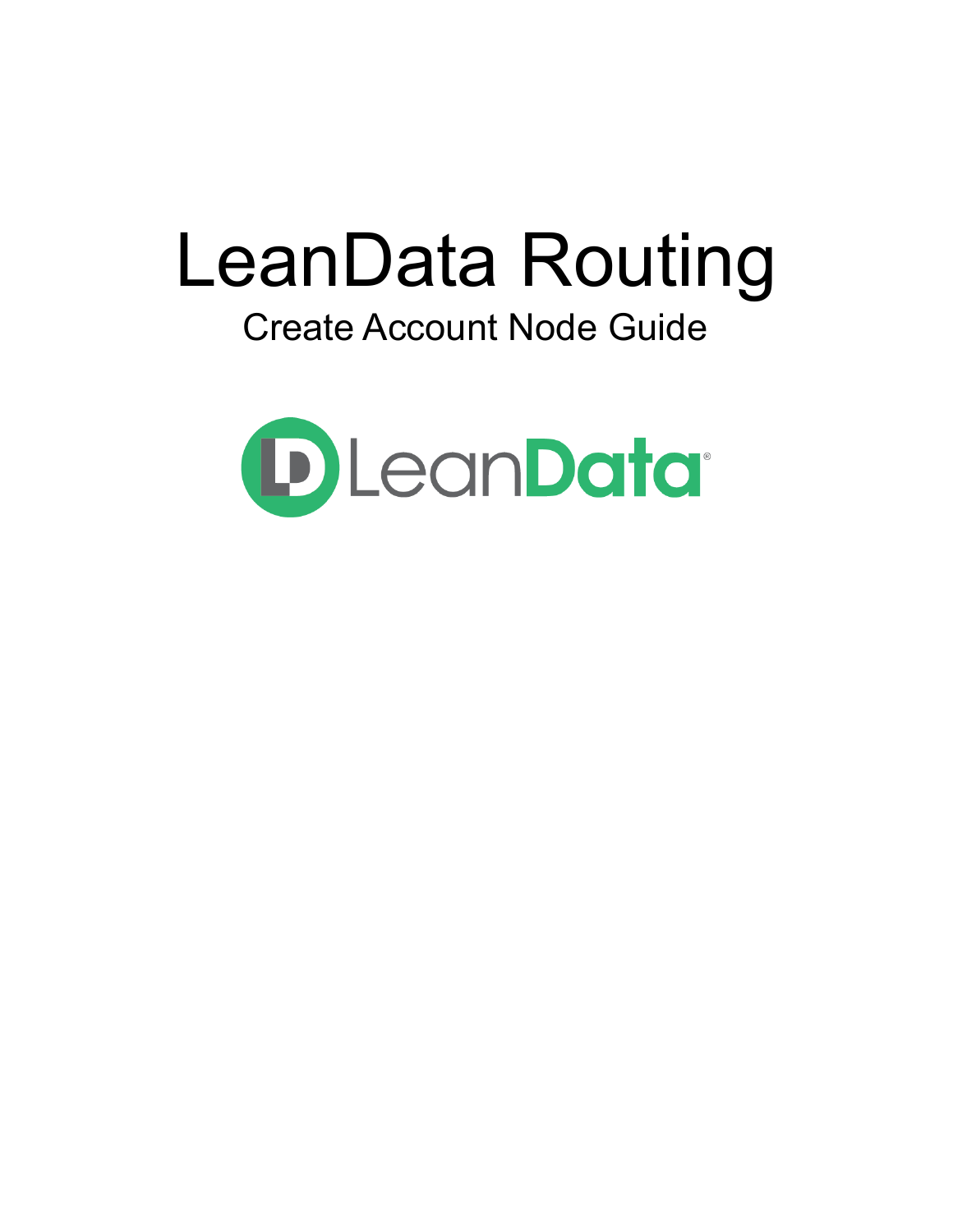

| <b>Overview</b>                            | 3  |
|--------------------------------------------|----|
| <b>Customization</b>                       | 4  |
| <b>Email Notifications</b>                 | 6  |
| <b>Email Recipients</b>                    | 6  |
| <b>Message</b>                             | 7  |
| <b>Things to Know &amp; Best Practices</b> | 10 |
| <b>Summary</b>                             | 10 |

© 2021 LeanData Inc. All rights reserved. LeanData is a registered trademark.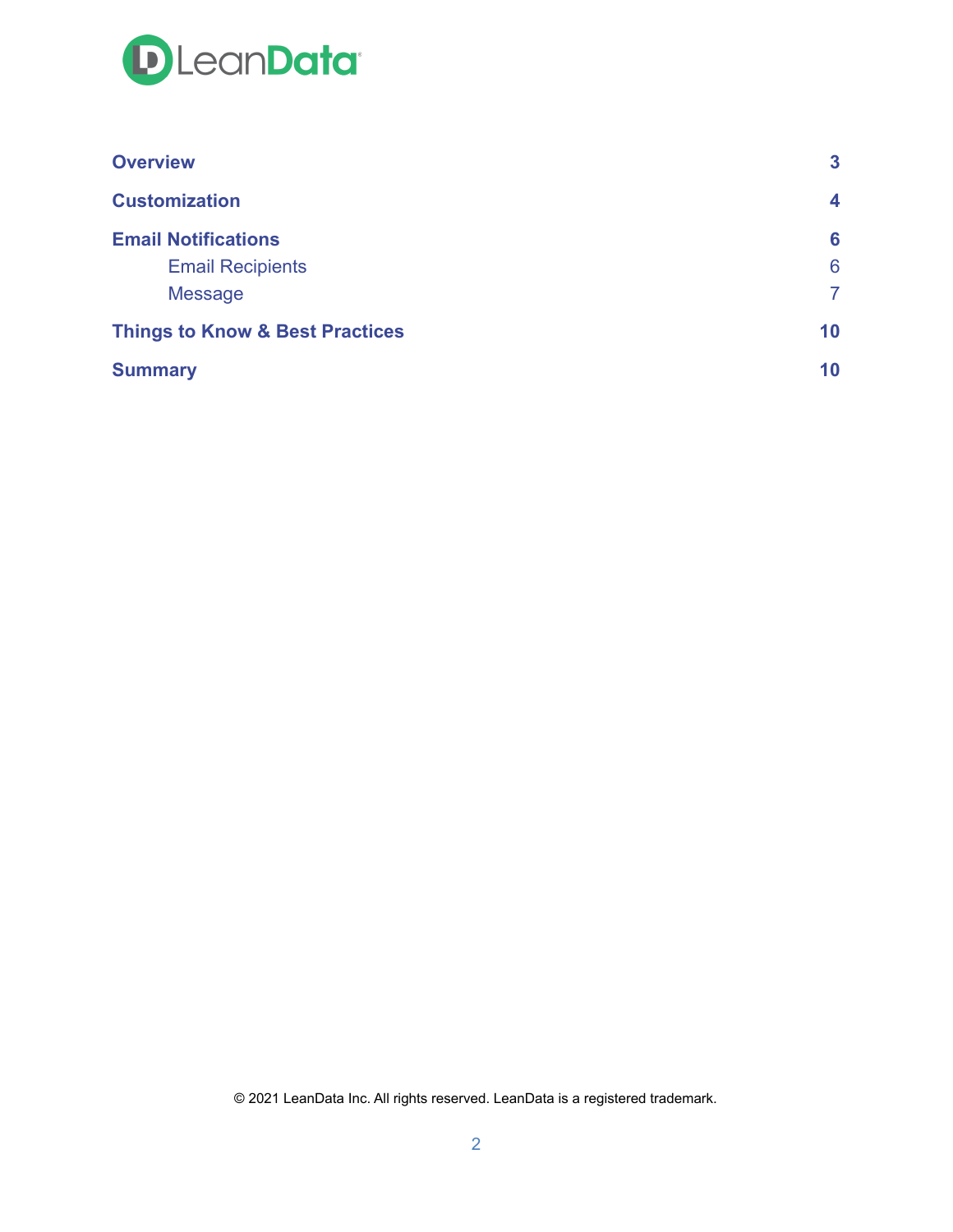

## <span id="page-2-0"></span>**Overview**

The Create Account Node is designed to create Accounts automatically as part of your Router flow. The Account is created based on the information on the routed Lead record. There are multiple options to configure how the Account should be created and assigned to an owner. The new account will be owned by whoever owned the routed Lead.



*Example: David is the LeanData admin for Lighthouse Development. He is using Lead Router to automate their Lead management. When a qualified Lead is routed through their Lead Flow and it does not match to an existing Account David wants the router flow to create a new Account from the Lead information. David adds a Create Account Node to automatically create an Account from the routed Lead.*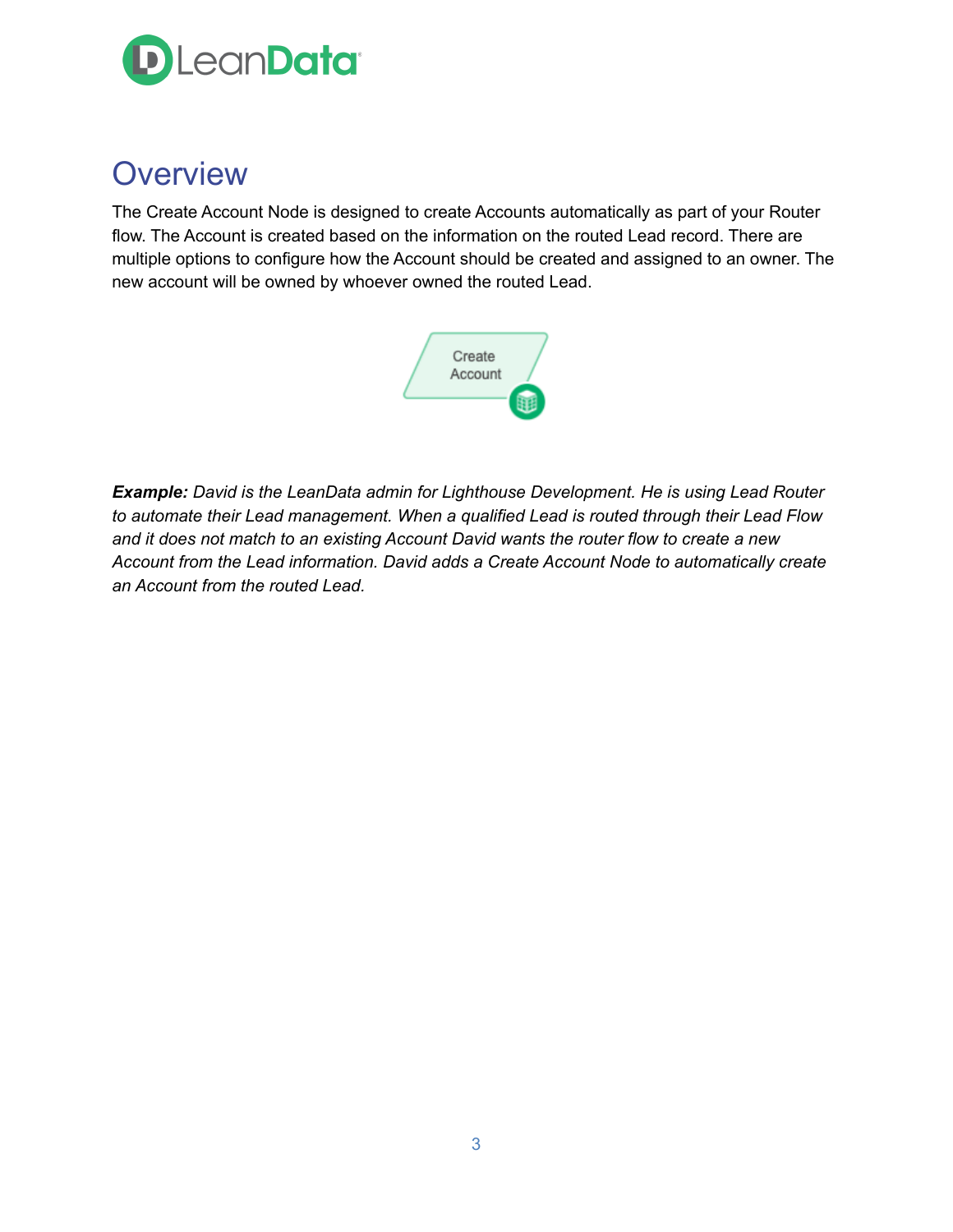

# <span id="page-3-0"></span>**Customization**

You have a number of options to configure the node.

- Node Name
- Description
- Action
- Record Type
- Additional Account Fields
- Email Notifications
- Advanced Settings

| <b>Action: Create Account</b>                                       |
|---------------------------------------------------------------------|
| <b>Node Name</b>                                                    |
| <b>Create Account</b>                                               |
| Description >                                                       |
| Choose an action:                                                   |
| Create Account Lead-to-Account Field Mapping<br>$\bullet$           |
| <b>Create Opportunity</b>                                           |
| Create Account and Convert Lead to Contact Under New Account        |
| <b>Record Type</b><br>Select a Record Type for the Created Account. |
| Default                                                             |
| <b>Additional Account Fields (Optional)</b>                         |
| Select additional fields on the new Account to update.              |
| $^{(+)}$<br><b>Add Field</b>                                        |
| <b>Email Notifications</b>                                          |
| <b>Success Notifications</b>                                        |
| <b>Failure Notifications</b>                                        |
| Advanced Settings >                                                 |
| Cancel<br>OK                                                        |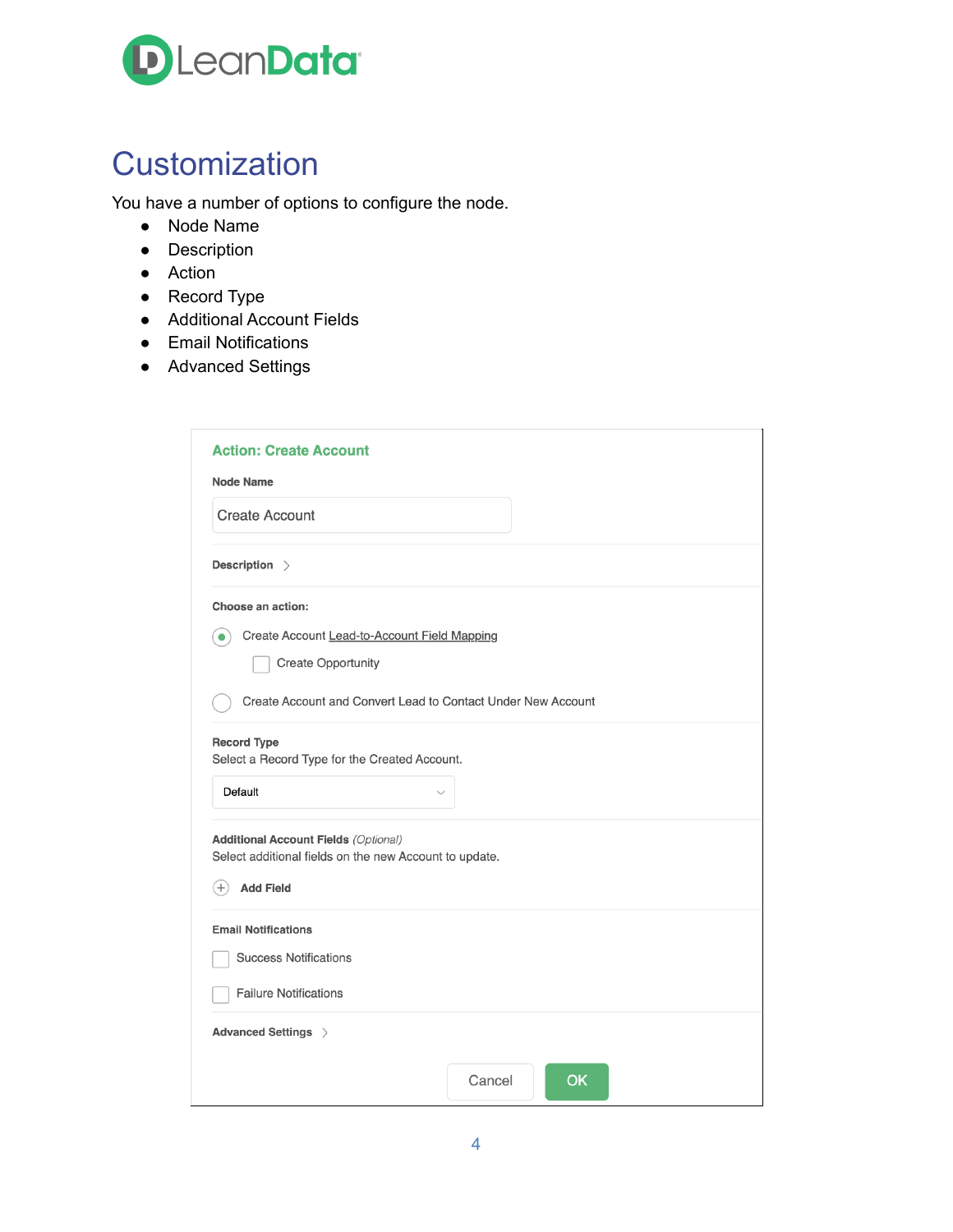

#### **Node Name**

By default, the Node Name is set to Create Account. You can change this label to anything you need. We strongly recommend giving this node a meaningful name.

#### **Description**

This field is not required but we recommend adding a description to document any customizations made to the node. If someone else needs to take over the management of the flow, the description will help them to understand the goal of the customizations.

#### **Action**

The action section has 2 options for how the node should work:

- **Create Account:** Use this option to create a new Account record without converting the original Lead. The Account information will be based on the information from the Routed Lead and the Lead-to-Account Field Mapping.
	- Click on **View Lead-to-Account mapping** to view how the Lead information will be translated into the new Account record. The Lead-to-Account mapping will open in a new browser tab.
	- You can also get to the the Lead-to-Account Field Mapping in the LeanData dashboard under Routing  $\rightarrow$  Lead  $\rightarrow$  Advanced Settings  $\rightarrow$  Account Creation.
	- An Opportunity can also be created by checking the "Create Opportunity" checkbox.
- **Create Account and Convert Lead to Contact Under New Account:** Use this option to build an Account record from the Routed Lead and then convert the routed Lead to a Contact under the newly created Account record.
	- **Please Note:** This option uses the native Salesforce Lead-Account mappings and not the user defined LeanData mapping. If you want to accomplish this with the LeanData mapping use the Create Account option and then convert the Lead in the next router node.
	- **Converted Lead Status:** Use this option to set the Status on the converted Lead. This is a required field when converting a Lead.
- **Record Type:** This option will allow you to select a Record Type of your choosing before the Account is created.
- **Additional Account Fields**: Values can be set for specific fields for the account that is going to be created. You will have the option to enter static values, or dynamically stamp information from the routed record onto the Account field.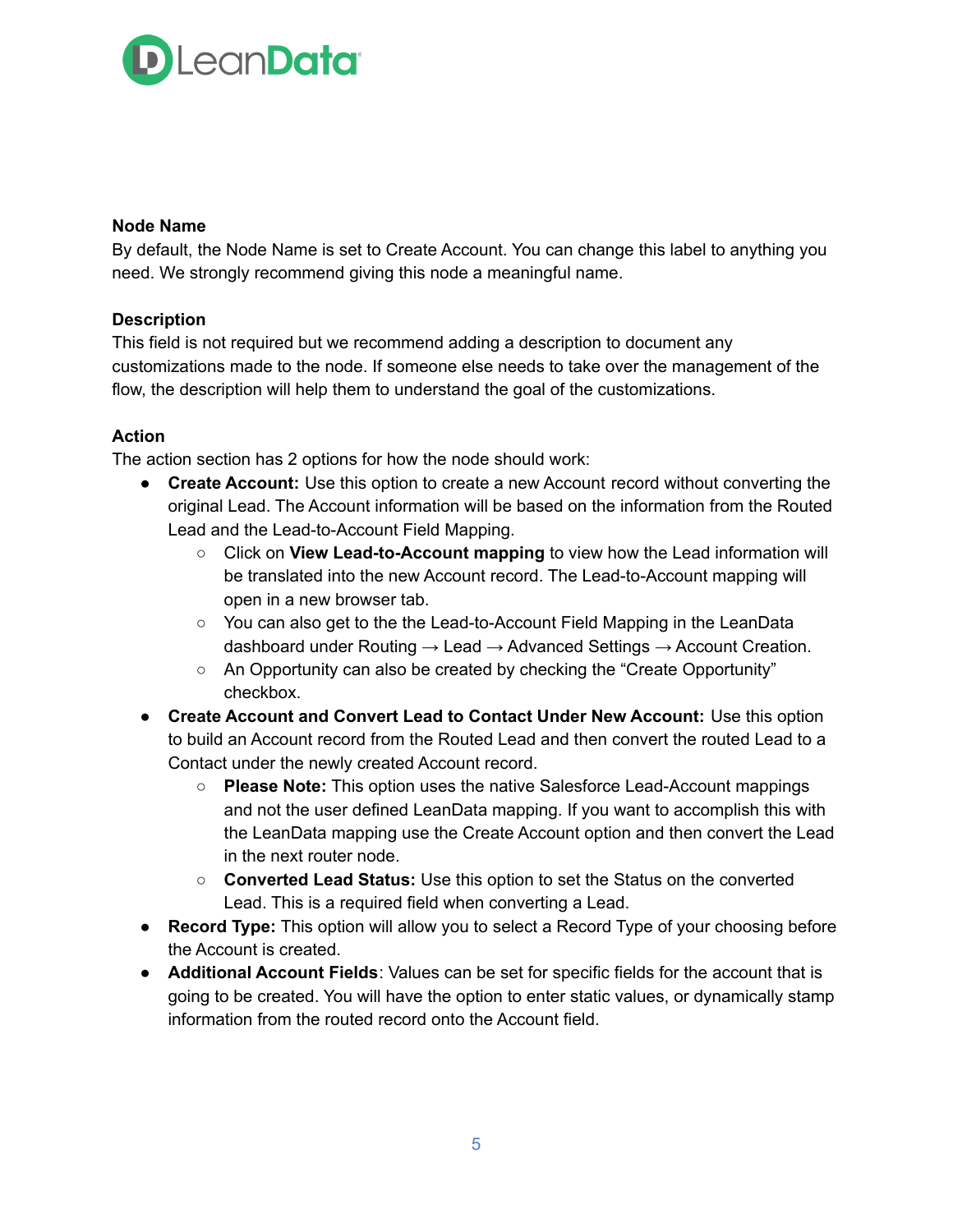

# <span id="page-5-0"></span>Email Notifications

The email notifications allow you to configure how the node can notify Users of either a successful operation or a failure. You can select an existing template or create a new message using Compose Email. To build a Success or Failure Notification you must:

- Pick the recipients
- Select an existing template or compose an email

**Please Note:** The only difference between the Success Notification and the Failure Notification is what triggers the message. If you wish to use both, you will need to configure both types of messages to send.

#### <span id="page-5-1"></span>Email Recipients

Use these settings to select Users to send a message that the node operation was either a success or failure:

- **Success Notifications:**
	- Use the Email Recipients section to pick the desired recipients of the notification.
		- **New Owner** This option will send the notification to the new owner of the record.
		- **Previous Owner -** This option will send the notification to the previous owner of the record.
		- **Email Addresses** This option will let you enter additional email addresses separated by a comma.
		- **Additional Recipients** This option lets you send the notification to a User on the Lead or on the matched Account (if there is one previously matched in the flow).

| Success Notifications               |      |  |
|-------------------------------------|------|--|
| Recipient(s)                        |      |  |
| New Owner                           |      |  |
| Previous Owner                      |      |  |
| (2)<br><b>Additional Recipients</b> |      |  |
| Email Addresses                     |      |  |
|                                     | Done |  |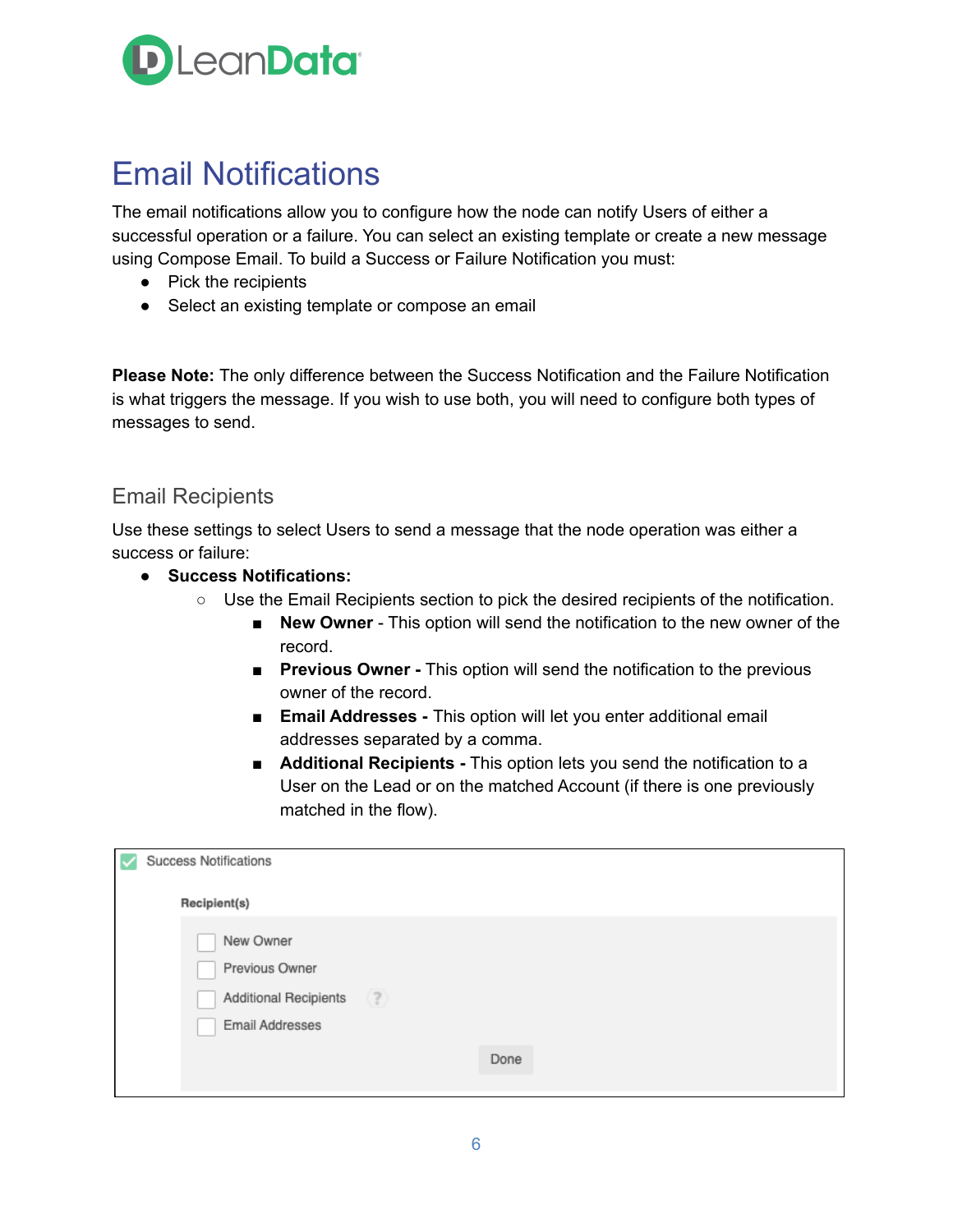

#### **Failure Notifications**

- Use the Email Recipients section to pick the desired recipients of the notification.
	- **Email Addresses -** This option will let you enter additional email addresses separated by a comma.

| w | <b>Failure Notifications</b> |      |
|---|------------------------------|------|
|   | Recipient(s)                 |      |
|   | Email Addresses              |      |
|   |                              | Done |
|   |                              |      |

#### <span id="page-6-0"></span>Message

In the Message section you will create the email message that the node sends out. You have 2 options:

- **Email Template** Use the email template option to select from your existing email templates in Salesforce.
- **Compose Email** Use the compose email option to build an email notification using field(s) from the Owner, Routed Record, or a link to the audit log for the routed record.

#### **Email Template**

When you select the Email Template option, you will be asked to select the desired Salesforce Template. You cannot edit the message in LeanData. You can use the View Template link to view the selected template.

| Message |                           |        |                      |  |
|---------|---------------------------|--------|----------------------|--|
| 6 €     | Email Template            |        |                      |  |
|         | Sales: New Customer Email | $\sim$ | <b>View Template</b> |  |
|         |                           |        |                      |  |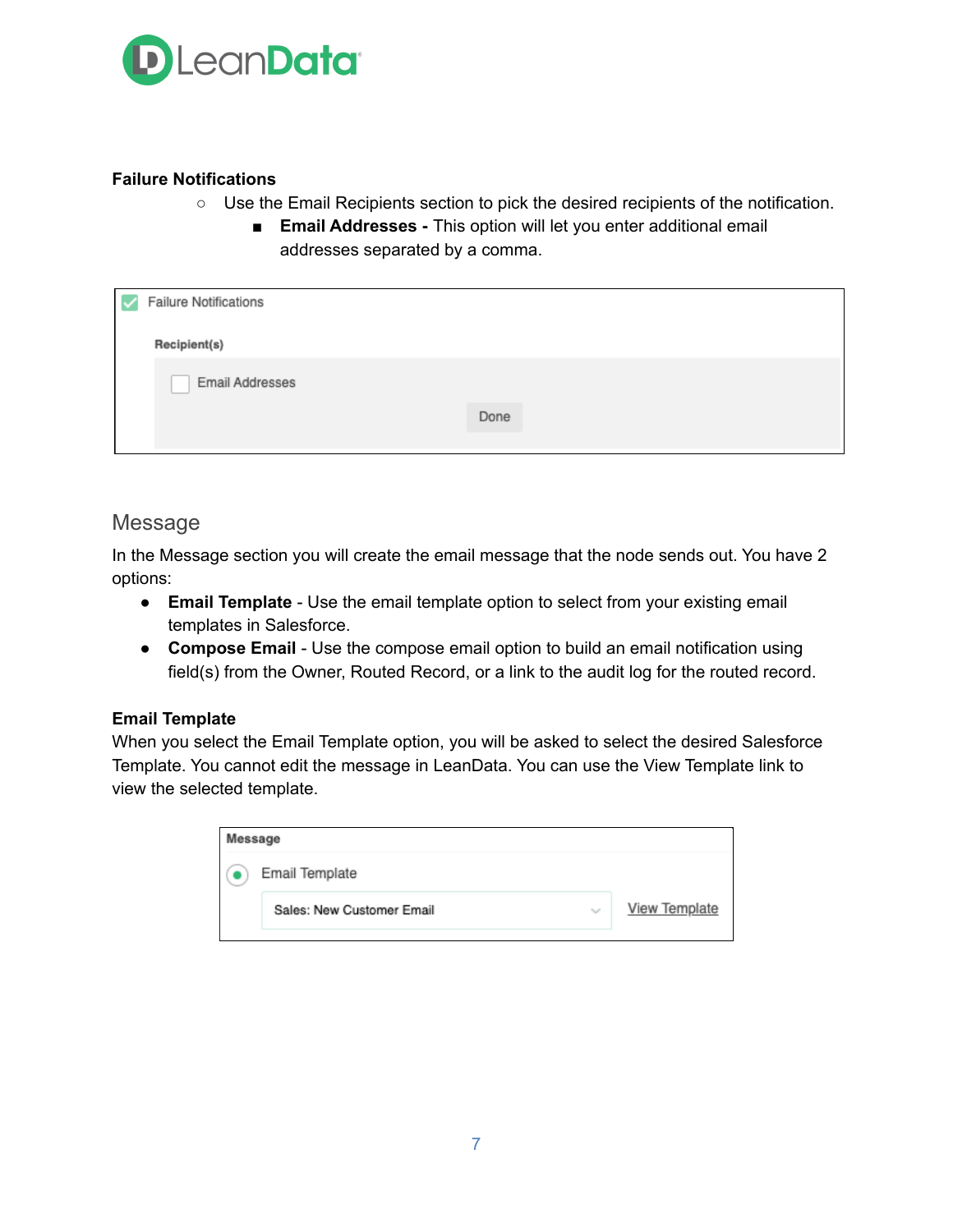

#### **Compose Email**

The Compose Email option allows you to create a new email message in the node. Use the Insert a Field picklist to add fields from the routed record to the message.

| Insert a Field   | Insert Relative Date<br>$\sim$ |  |
|------------------|--------------------------------|--|
| Create a Message |                                |  |
|                  |                                |  |
|                  |                                |  |
|                  |                                |  |

You can insert fields from the routed record or any record related with the matched record. In addition to these fields, you can also insert a link to the audit log for this specific routing action, or to the audit log for every action performed on this record in LeanData. When selecting your field to insert, select either **Audit Log Link** or **Full Audit Log Link** to include the Audit Log URL in your message.

| <b>Email Template</b>          |                                   |
|--------------------------------|-----------------------------------|
| Compose Email                  |                                   |
| <b>Subject</b>                 |                                   |
| Enter Subject                  |                                   |
| <b>Message</b>                 |                                   |
| Insert a Field<br>$\checkmark$ | <b>Insert Relative Date</b>       |
| Object »                       | <audit.log.full></audit.log.full> |
| Owner ▶                        |                                   |
| Routed Lead ▶                  |                                   |
| F Audit Log Link               |                                   |
| Full Audit Log Link            |                                   |

Use the Insert Relative Date to add the date the record was routed or a set number of days before or after the date the record was routed.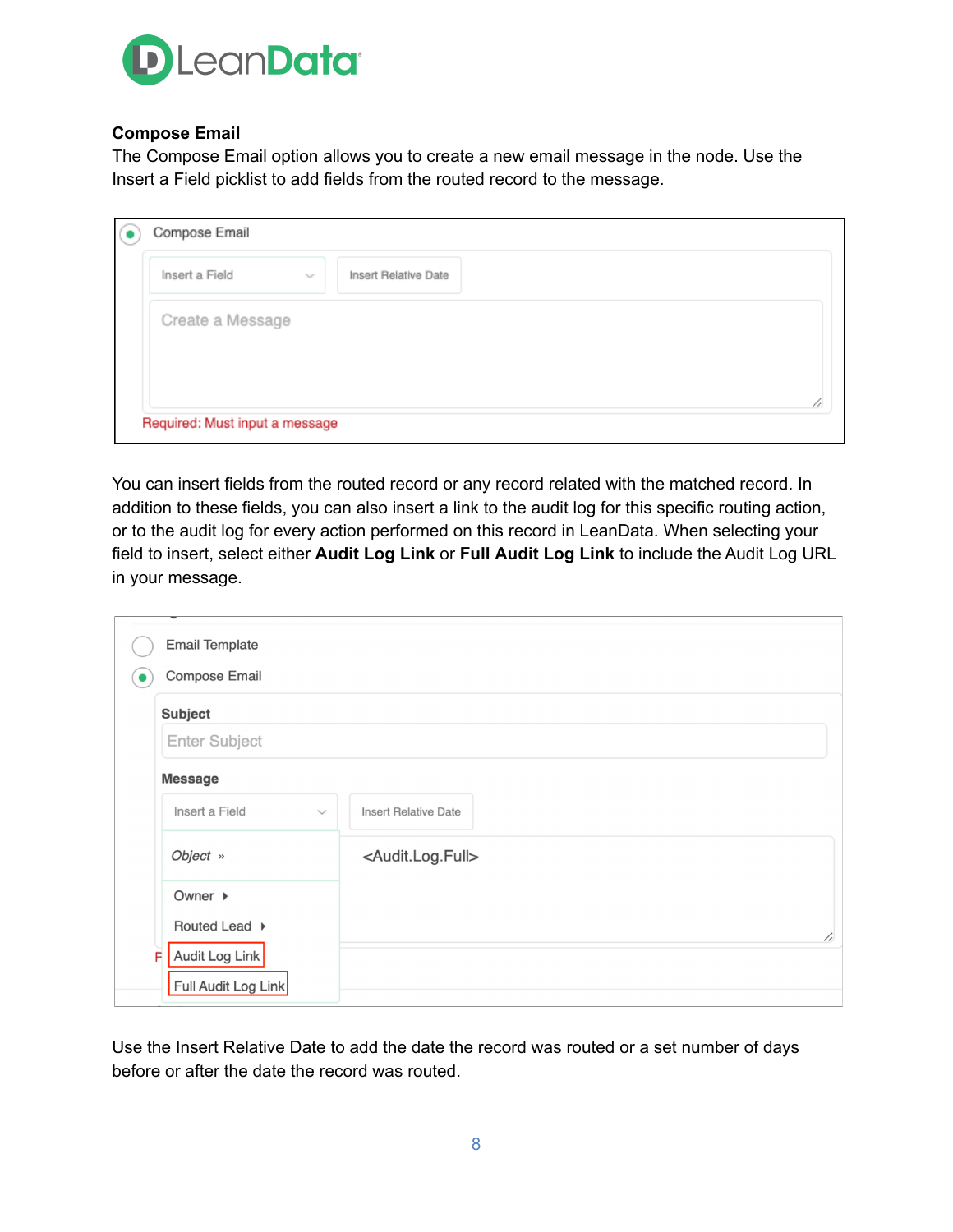

| <b>Insert - Relative Date</b>                   |
|-------------------------------------------------|
| Specify a relative date to insert in the field. |
| Today (Now)<br>$\bullet$                        |
| Day(s) After $\sim$ Today<br>i.                 |
|                                                 |
|                                                 |
| Cancel<br><b>Insert</b>                         |
|                                                 |

#### **Advanced Settings**

The Advanced Settings section gives you fallback options for the routed records and the ability to send the record to the next node of the flow as needed.

- **Invalid/Inactive User:** This is a fallback condition in the event that the intended Owner is not active or invalid at the time of the routing. By default this will be set to End of Flow
- **Queue Lead Owner:** This is a fallback condition in the event you are attempting to create an Account off a queue owned Lead. Native Salesforce functionality does not allow Accounts to be owned by queues, only users.
- **Next Node:** This option allows the record to be routed to another node in the Router Flow after the Account has been created. This can include things like Converting the Lead into a Contact, updating a field on the Lead, etc. You can also set this node to End of Flow. This will stop routing records at this node instead of sending it to another node.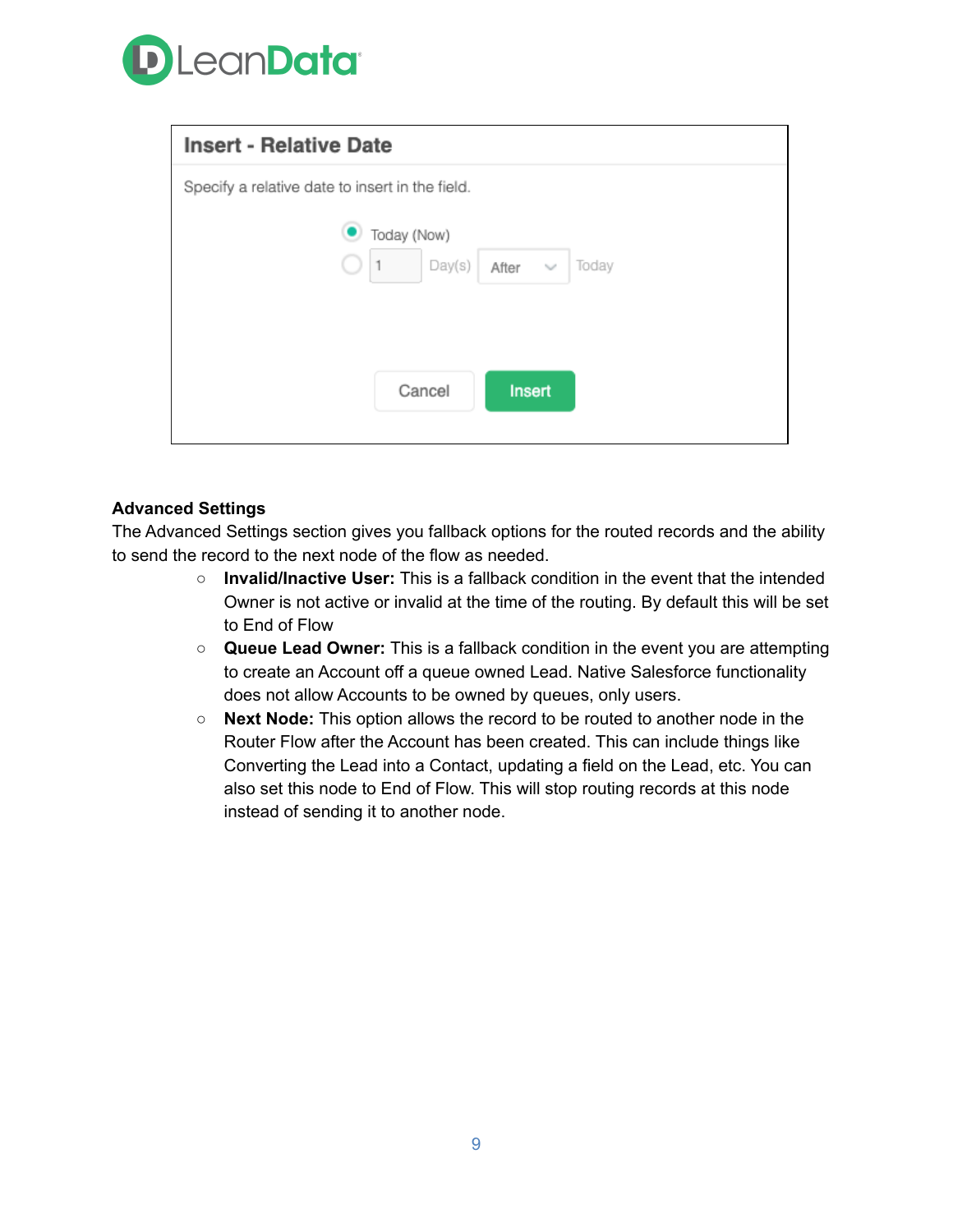

#### **Insert - Relative Date**

Specify a relative date to insert in the field.

|                                                           | Today (Now)<br>Day(s) | After<br>$\sim$          | Today       |              |
|-----------------------------------------------------------|-----------------------|--------------------------|-------------|--------------|
|                                                           | Cancel                | <b>Insert</b>            |             |              |
| Advanced Settings $\smile$                                |                       |                          |             |              |
| Specify next node, if any, when a condition below is met. |                       |                          |             |              |
| Condition                                                 |                       | Label                    | Target      |              |
| Invalid/Inactive User                                     |                       | Invalid/Inactive<br>User | END OF FLOW | $\checkmark$ |
| Queue Lead Owner                                          |                       | Queue Owner              | END OF FLOW | $\checkmark$ |
| Next Node                                                 |                       | Next Node                | END OF FLOW | $\checkmark$ |

## <span id="page-9-0"></span>Things to Know & Best Practices

- Make sure you have tight Lead rules and filters to create Accounts only based off qualified Leads and Contacts.
- If you want to use the user-defined mapping fields in LeanData when creating an Account with this node, choose Create New Account and then convert the Lead in the next node. If you use Create New Account and Convert Lead to Contact Under New Account, you will use SFDC's native Leads to Account conversion settings.
- The new account will be owned by whoever owns the routed Lead.

### <span id="page-9-1"></span>**Summary**